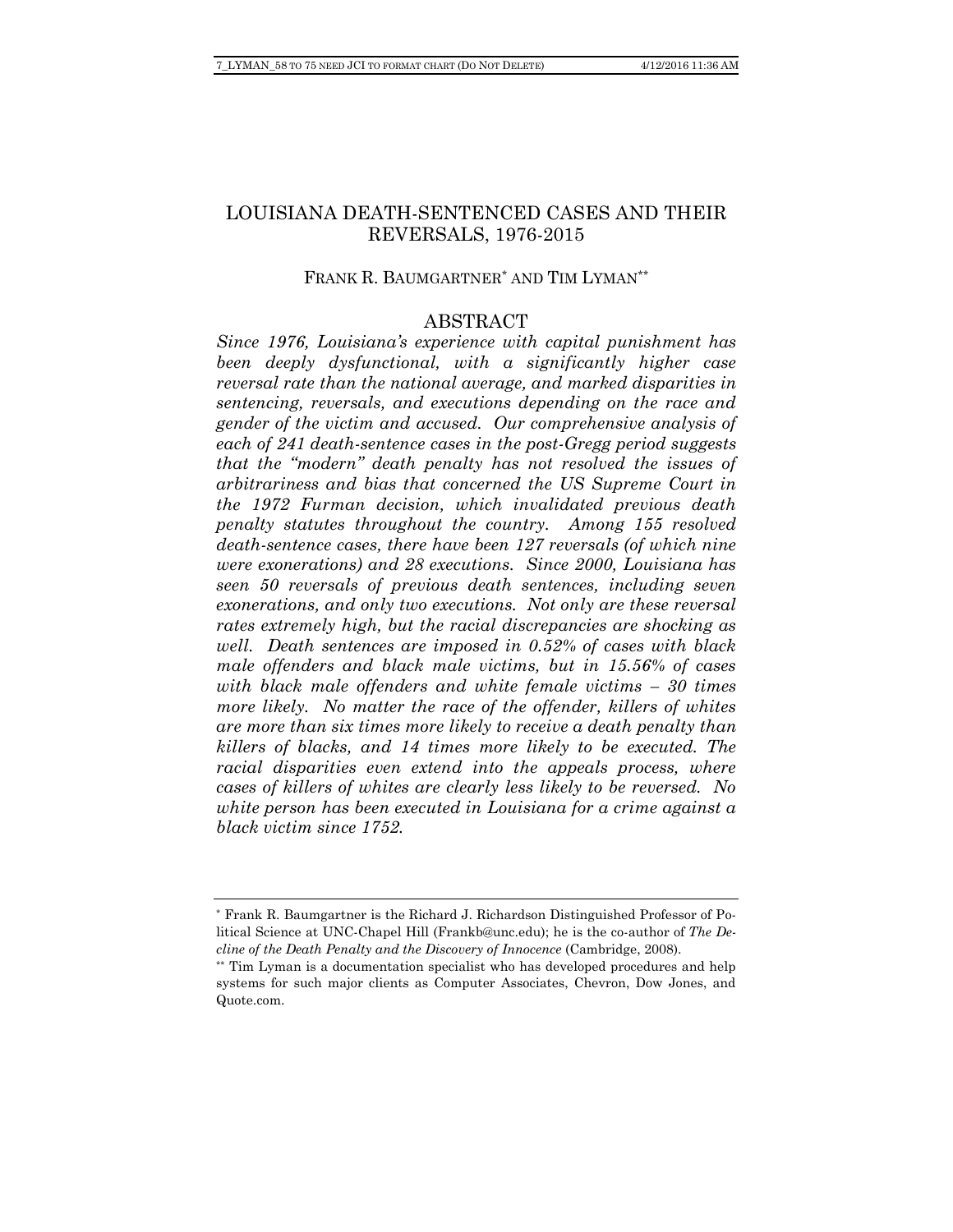#### 2016] *LOUISIANA DEATH-SENTENCED CASES* 59

| Ι.  |                                               |  |
|-----|-----------------------------------------------|--|
|     | Table 1. Disposition of Death-Sentenced       |  |
|     |                                               |  |
|     | Table 2. Comparison of Louisiana and US       |  |
|     |                                               |  |
| II. | LOUISIANA'S HOMICIDE AND DEATH SENTENCE RATES |  |
|     |                                               |  |
|     | Figure 1. Louisiana vs. United States         |  |
|     |                                               |  |
|     | Figure 2. Louisiana Homicide vs. Death        |  |
|     |                                               |  |
|     | Figure 3. Death Sentences and their           |  |
|     |                                               |  |
|     | A. Changing Rates of Death Sentences and Case |  |
|     |                                               |  |
|     | Figure 4. Since 2000 – Death Sentences and    |  |
|     |                                               |  |
|     | $\mathbf{B}$                                  |  |
|     | Table 3. Reasons for Death Sentence           |  |
|     |                                               |  |
|     |                                               |  |
| HL. |                                               |  |
|     | Table 4. Defendant and Victim Race            |  |
|     | Combinations in Death-Sentenced Cases71       |  |
|     | Α.                                            |  |
|     | $\mathbf{B}$ .                                |  |
|     |                                               |  |
| IV. |                                               |  |

#### I. INTRODUCTION

The majority opinion of the US Supreme Court in 1972, reviewing three death penalties given to poor Southern black males for crimes that would not be death-eligible today, found the death penalty unconstitutional. The Court deemed the punishment "unusual" if it discriminates by "race, religion, wealth, social position, or class," and that "the basic theme of equal protection is implicit in 'cruel and unusual punishments.'" It concluded that the Eighth Amendment requires legislatures to write penal laws that are "even-handed, nonselective, and non-arbitrary, and for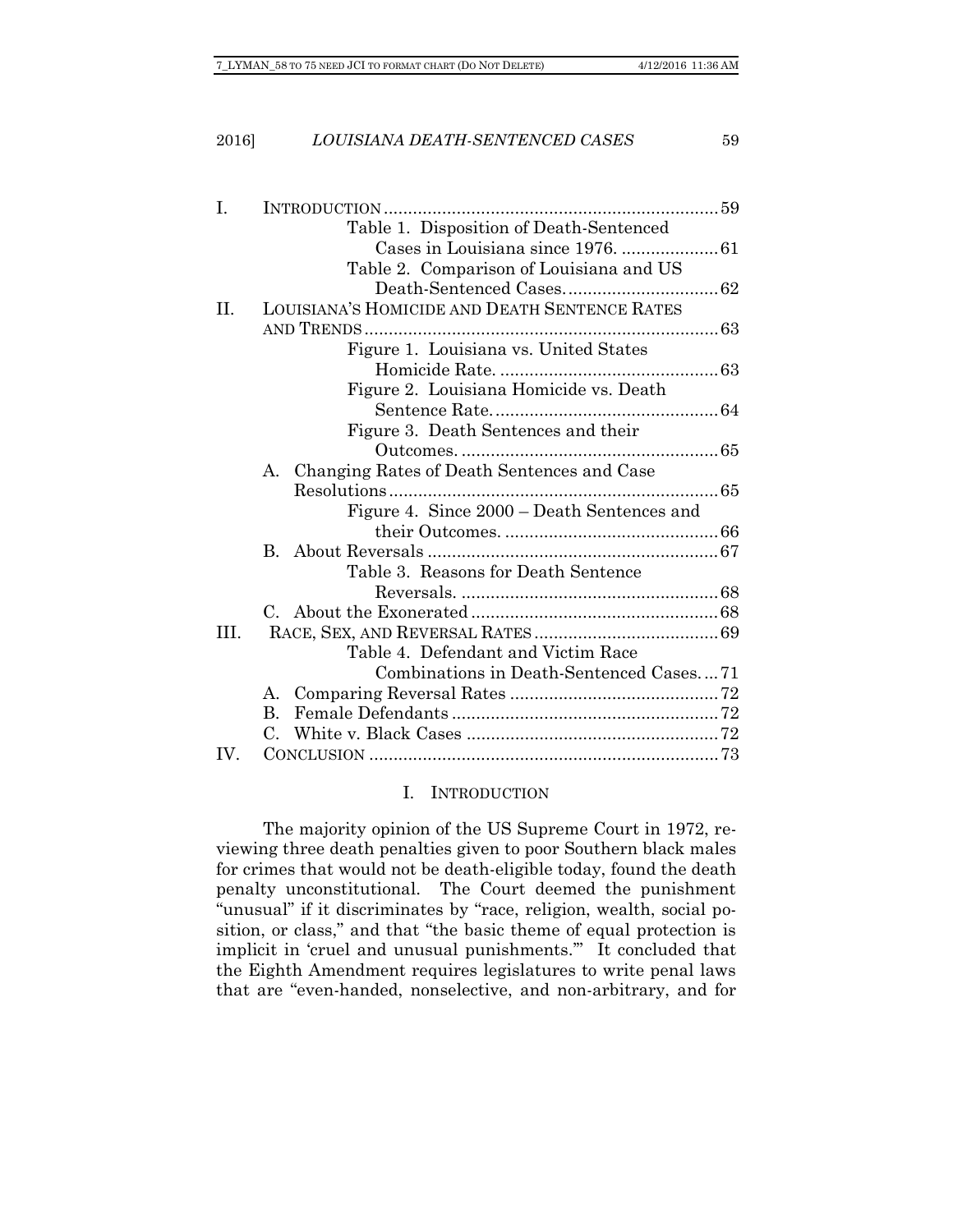judges to see to it that general laws are not applied sparsely, selectively, and spottily to unpopular groups."1

To reduce arbitrariness, a number of states devised statutes of mandatory death for certain crimes, but these laws were ruled unconstitutional by the US Supreme Court in *Woodson v. North Carolina*2 and *Roberts v. Louisiana* in 1976. That same year the court approved, in *Gregg v. Georgia*, Georgia's sentencing procedures that channeled the jury's attention onto a case's particularities, and this became known as a "guided discretion" statute, and was quickly adopted by many other states.

Since the death penalty was reinstated with this decision in 1976, through August, 2015, Louisiana juries have delivered sentences of death in 241 cases for various crimes, nearly all of them homicides. In the years 1976-2011, the Federal Bureau of Investigation reported 20,942 Louisiana homicides that were classified as criminal rather than justified. Thus the death penalty has been imposed in about 1% of criminal homicide cases; and, as discussed below, an execution has been carried out in about 10% of these, or 0.1% of all criminal homicide cases.

 This study closely examines the facts of these 241 deathsentenced cases, what has happened to them over time, and whether they show arbitrariness in their application. It finds that most death sentences are later overturned, that there are considerably more reversals than actual executions, that Louisiana has seen approximately one exoneration for every three executions carried out, and that in the current century there have been more exonerations than executions. It also finds that death sentences are highly dependent on the race and gender of the victim and of the offender, and that reversal rates are similarly dependent. In all, this statistical review of the outcomes of every modern death sentence imposed in the state shows such great flaws in the application of the ultimate penalty that it cannot be considered to be applied in any manner consistent with the tenets of even-handedness called for when the Supreme Court struck down capital punishment in 1972. No matter what the intent of Louisiana's legislature may have been, the actual application of

 <sup>1.</sup> Furman v. Georgia, 408 U.S. 238, 256 (1972) (Douglas, J. concurring).

 <sup>2.</sup> *See* Frank R. Baumgartner, *North Carolina's Wasteful Experience with the Death Penalty* (Feb. 1, 2015), http://www.unc.edu/~fbaum/Innocence/Baumgartn er\_NC\_Death\_Reversals-1-Feb-2015.pdf (discussing North Carolina's statutory history).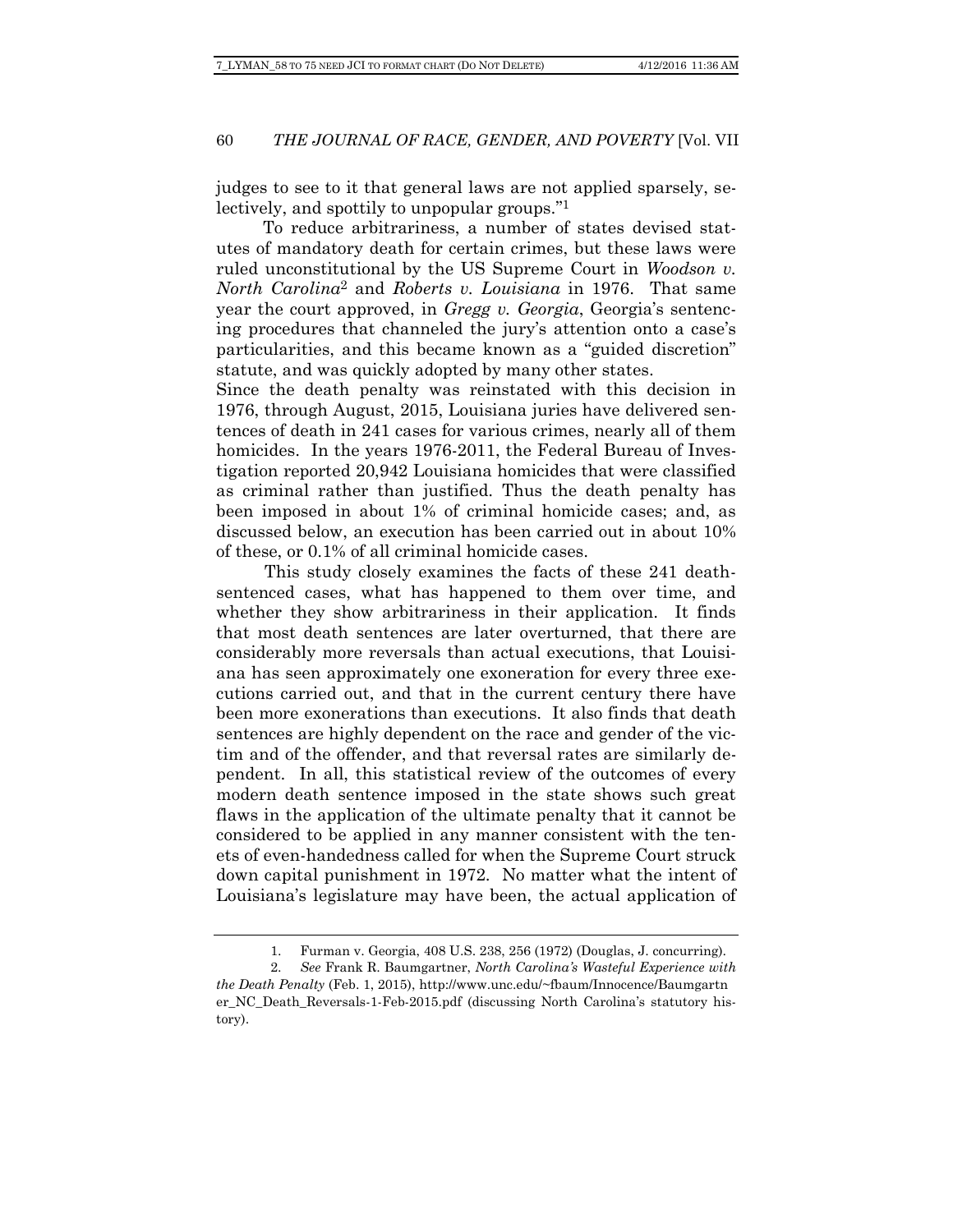capital punishment – that is, executions – has been selective and arbitrary. It has also been extremely rare, even within the death-sentenced group. Table 1 summarizes the outcomes of all modern death-sentence cases.

| Disposition                     | Male | Female   White |    |     | - Black - Other | Total |
|---------------------------------|------|----------------|----|-----|-----------------|-------|
| of Defendants                   |      |                |    |     |                 |       |
| On Death Row                    | 78   | 9.             | 25 | 54  |                 | 80    |
| Died on Death Row               | հ    |                |    | 9.  |                 | 6     |
| Subtotal:                       | 84   | 9.             | 29 | 56  |                 | 86    |
| Cases Unresolved                |      |                |    |     |                 |       |
| Off Death Row                   | 118  |                | 45 | 73  |                 | 118   |
| Home (Exonerated)               | 9    |                | 3  | հ   |                 | 9     |
| Subtotal:                       | 127  |                | 48 | 79  |                 | 127   |
| Sentence Reversed               |      |                |    |     |                 |       |
| Executed                        | 28   |                | 15 | 13  |                 | 28    |
| (Sentence Applied)              |      |                |    |     |                 |       |
| <i>Subtotal:</i> Cases Resolved | 155  |                | 63 | 92  |                 | 155   |
| Total:                          | 239  | 9.             | 92 | 148 |                 | 241   |
| All Death Sentences             |      |                |    |     |                 |       |

Table 1. Disposition of Death-Sentenced Cases in Louisiana since 1976.

 Table 1 shows that 155 of the 241 death-sentenced cases (64.3%) have been resolved (cases in which inmates have not left death row or have died while on death row are unresolved since neither the sentence nor its reversal has been applied). Of these 155 resolved cases, 28 were resolved with executions, and 127 were resolved with the death sentence being reversed. Thus, just 18% of resolved cases were executions, and 82% of resolved cases were reversals. Nine of these reversed cases (7% of them) were exonerations, meaning that exonerations have occurred approximately once for every three executions (9 exonerations, 28 executions). Table 2 compares these Louisiana results with those of the USA as a whole  $3$ 

 <sup>3.</sup> Tracy L Snell, *Capital Punishment, 2013 – Statistical Tables*, US DEPARTMENT OF JUSTICE, BUREAU OF JUSTICE STATISTICS (DECEMBER), NCJ 248448, table 16 (2014) http://www.bjs.gov/content/pub/pdf/cp13st.pdf; Death Penalty Info. Ctr. (2016), http://www.deathpenaltyinfo.org/murder-rates-nationally-andstate#MRord. (US statistics are from Snell covering the period of 1973 through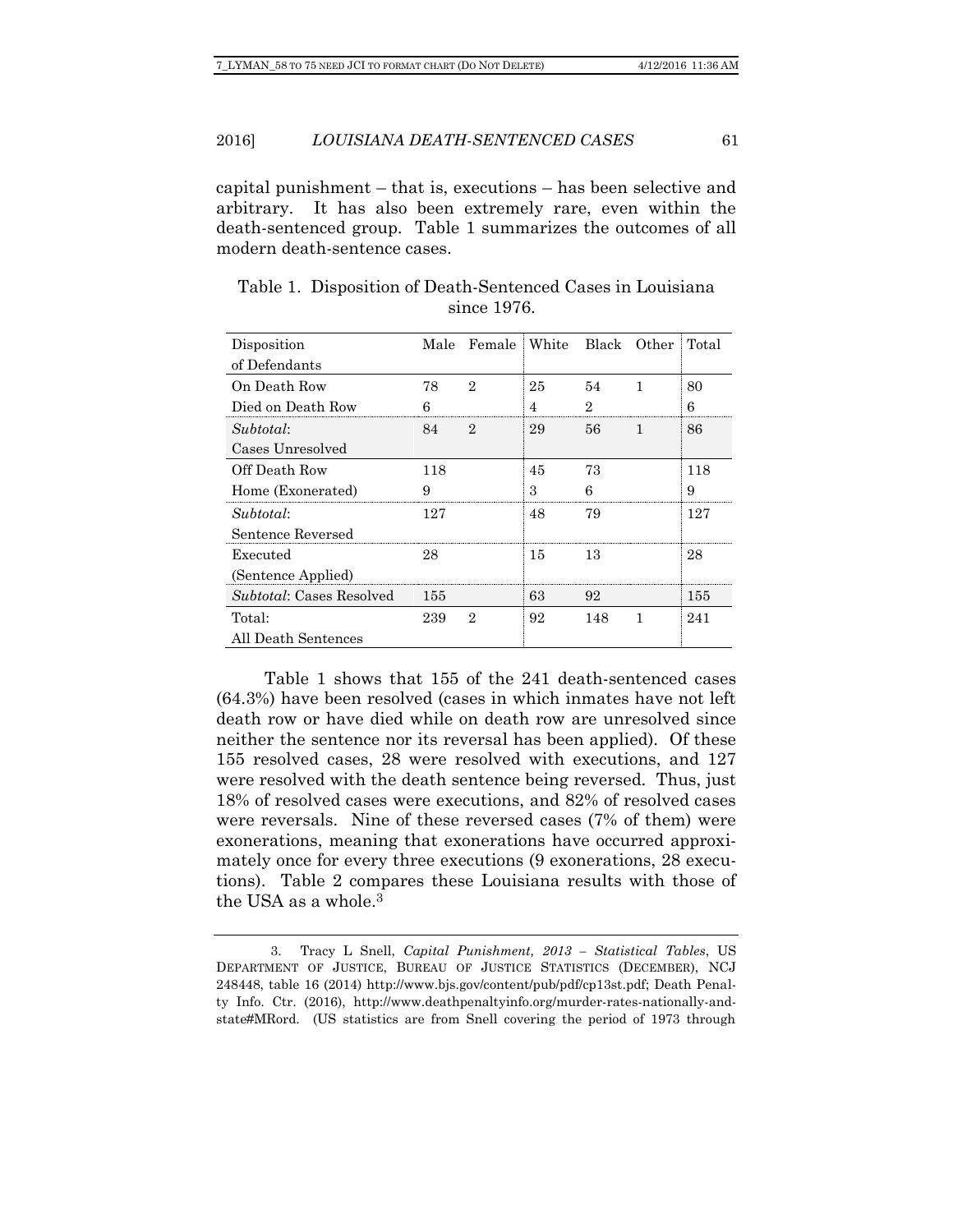| Disposition of Cases                 | $\mathsf{A}$<br>Cases | I .A<br>Percent | US<br>Cases   | US<br>Percent |
|--------------------------------------|-----------------------|-----------------|---------------|---------------|
| Total: All Death-Sentenced<br>Cases  | 241                   | 100%            | 8466          | 100%          |
| On Death Row                         | 80                    | 33.2%           | 2979          | $35.2\%$      |
| Died on Death Row                    | 6                     | 2.5%            | 509           | 6.0%          |
| <i>Subtotal:</i> Cases Unresolved    | 86                    | 35.7%           | 3488          | 41.2%         |
| Off Death Row                        | 118                   | 49.0%           | 3464          | 40.9%         |
| Home (Exonerated)                    | 9                     | $3.7\%$         | 155           | 1.8%          |
| <i>Subtotal:</i> Sentence Reversed   | 197                   | 52.7%           | 3619          | 42.7%         |
| <b>Executed (Sentence Applied)</b>   | 28                    | 11.6%           | 1359          | 16.1%         |
| <i>Subtotal:</i> Cases Resolved      | 155                   | 64.3%           | 4978          | 58.8%         |
| Reversal Rate<br>(Reversed/Resolved) | 127/155               | 81.9%           | 3619/<br>4978 | 72.7%         |

Table 2. Comparison of Louisiana and US Death-Sentenced Cases.

 Louisiana has executed 4.5% fewer inmates than the national average (11.6% versus 16.1%), yet has 10% more reversals than the national average (52.7% versus 42.7%), including twice the national average of exonerations (3.7% versus 1.8%). Thus the reversal rate, which is all the reversed cases as a percentage of all the resolved cases, is higher than the national average by a statistically significant amount (81.9% versus 72.7%; p=0.013).

The reversal rate is only an indicator of how well the law has been applied, not a clue to any remedies. Following the eight executions occurring in the summer of 1987, the reversal rate for Louisiana stood at 72%, but as time to resolution has increased since then, both in Louisiana and across the nation, the percent of resolutions that are executions has not. To the contrary, the reversal rate is 82% in all cases over nine years to resolution, 83% in cases over 10 years, and 92% in cases over 12 years. This latter percentage, 92%, applies to the 54 inmates currently on death row today more than 12 years. Also, five of the nine exonerations have occurred after 13 years on death row.

<sup>2013.</sup> The US exoneration number (155) is from Death Penalty Information Center as of July 2015.)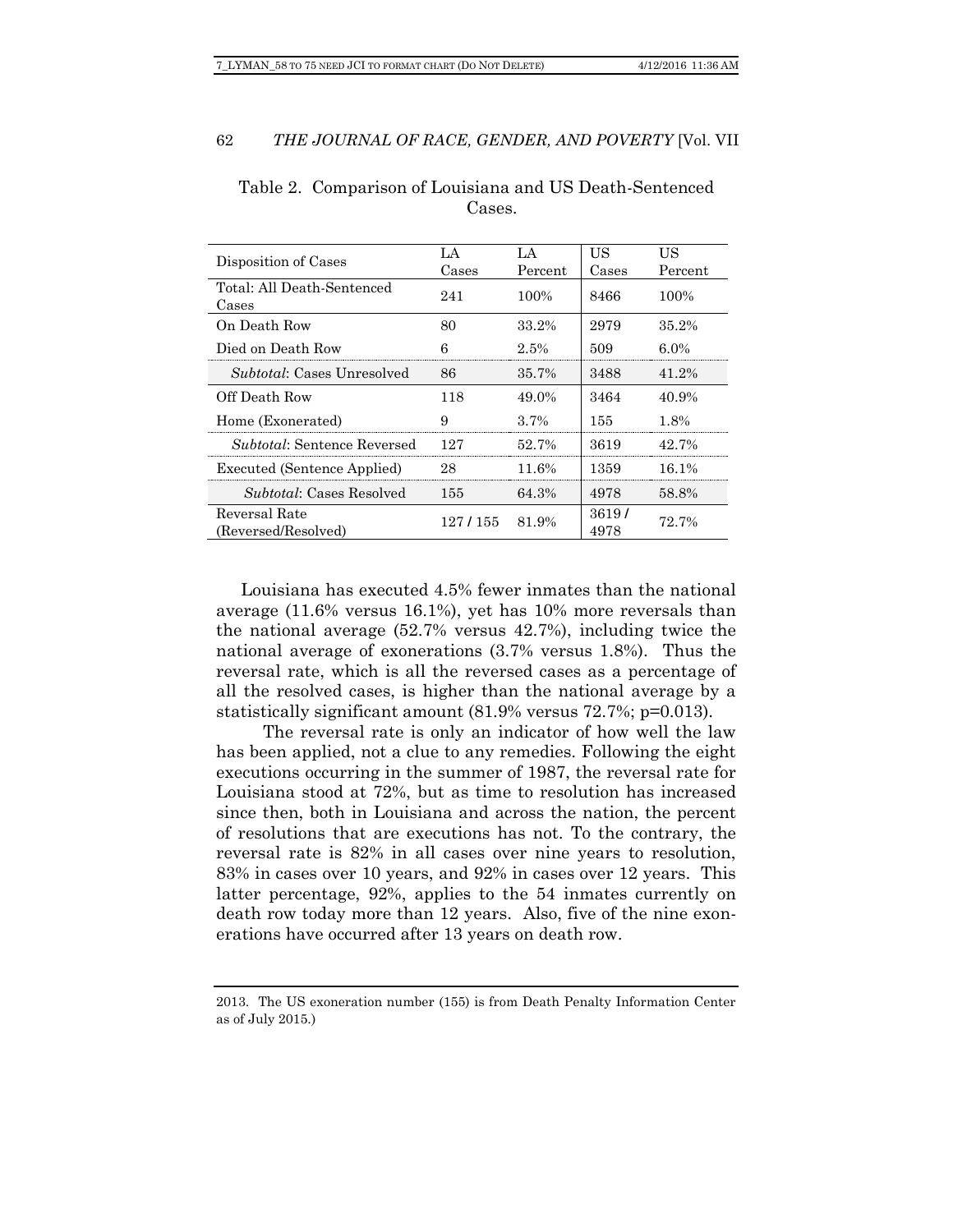### II. LOUISIANA'S HOMICIDE AND DEATH SENTENCE RATES AND **TRENDS**

Louisiana has led all fifty states in homicide rate every year since 1989.4 Generally, its homicide rate is twice the national average.

Figure 1 shows a comparison of Louisiana's homicide rate to that of the nation. Both the Louisiana rate and the National rate peak around 1980, and again in the early 1990s, peaks that roughly align with known epidemics in powder and crack cocaine use.



Figure 1. Louisiana vs. United States Homicide Rate.

At the same time as the Louisiana homicide rate has persisted in recent years, staying above 10 per year per 100,000 population, Figure 2 below shows that the per-year rate of crimes leading to a death sentence has declined in the new century. (When looking at the right edge of the Figure 2 graph, note that there is on average an 803-day, or 2.2 year, gap between crime date and sentence date. Still, as of mid-2015, juries have chosen death only four times for crimes post-2008.)

Prosecutors have seemed to seek more death sentences in reaction to trends in the homicide rate – the peaks and valleys of the crime-date rate generally trail the peaks and valleys of the

 <sup>4.</sup> Death Penalty Info. Ctr. (2016), http://www.deathpenaltyinfo.org/ murder-rates-nationally-and-state#MRord.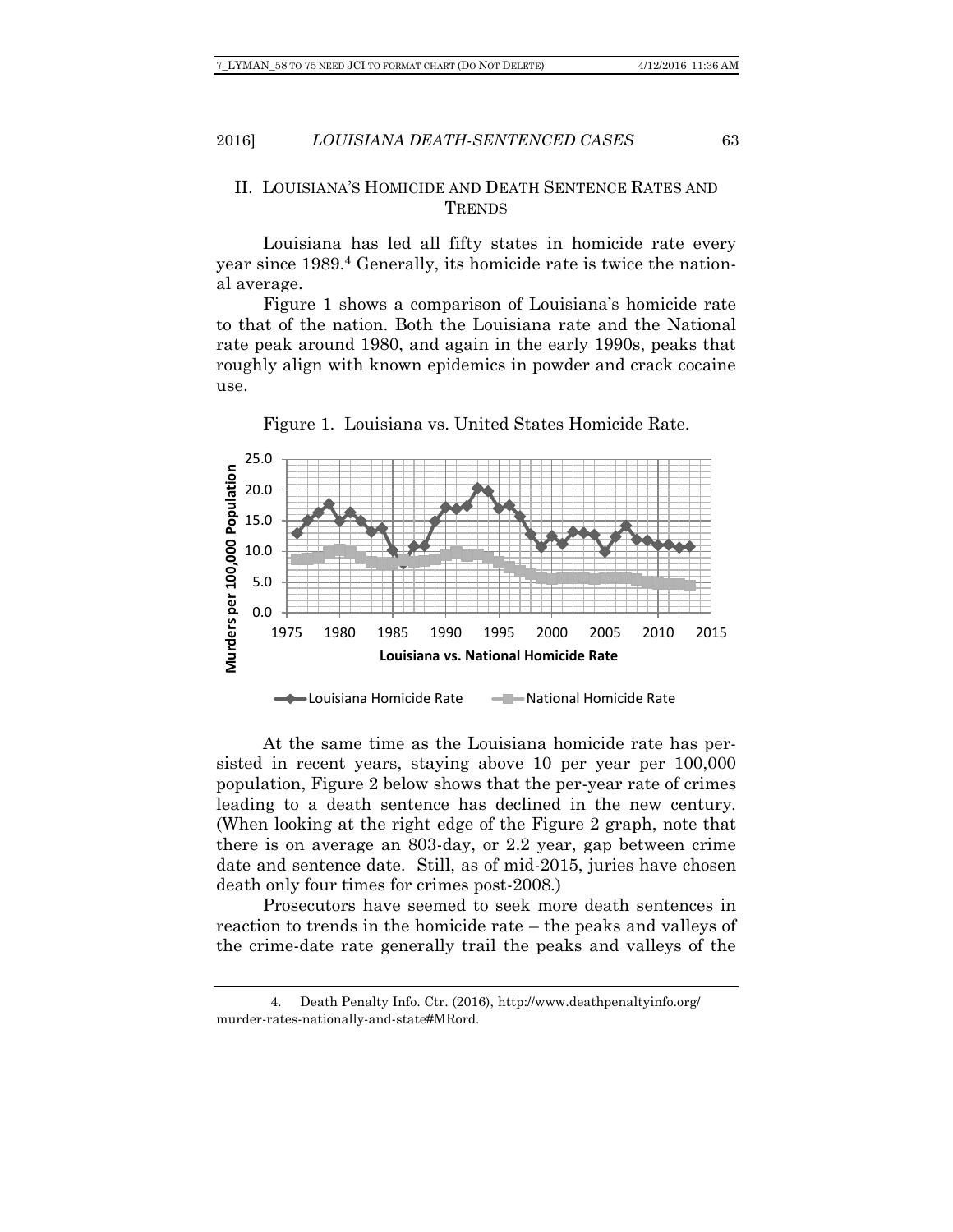homicide rate generally by several years. As an aside, the spike in seeking death for crimes committed in 2006 could have to do with the upheaval of Katrina refugees newly spread out across the state; however, the raw number is only seven cases that year.



Figure 2. Louisiana Homicide vs. Death Sentence Rate.

The effect of slowing rates of death sentences and executions is that the population of death row has actually decreased to 80 inmates today, down 18% from a peak of 97 inmates in 2000. Figure 3 illustrates that, despite the decline of these rates recently, reversals of death judgments march upward at a remarkably steady rate.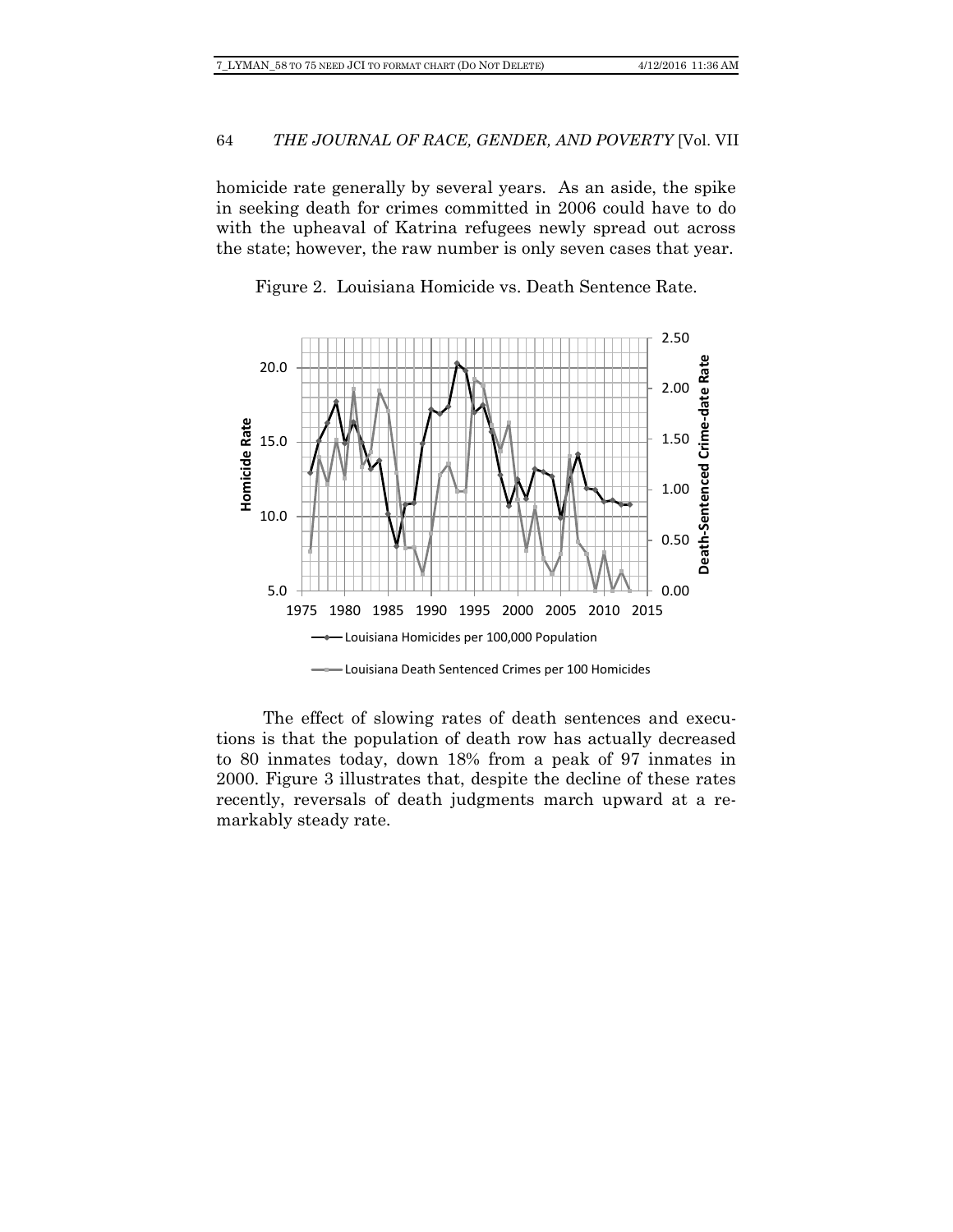

# Figure 3. Death Sentences and their Outcomes.

### *A. Changing Rates of Death Sentences and Case Resolutions*

The frequency of death sentences and the rapidity of case resolutions has been changing over time, as can be seen in Figure 3. Let us note some things about the 1980s here.

 *Executions came in waves at the beginning.* When the first execution occurred at the end of 1983, there had already been 23 reversals, so the reversal rate went from 100% to 96%. Six more executions followed in the next 13 months. After a 2.5 year hiatus, executions returned with 11 in a 12-month period in 1987-88, and the reversal rate hit an all-time low of 70%. These 18 executions had taken 4 years on average to come about. The next nine executions, roughly one per year through the 1990s, took an average of 11 years from sentence to execution. Since reversals are the one outcome to have a steady rate of increase, the reversal rate was up to 76% at the end of the century.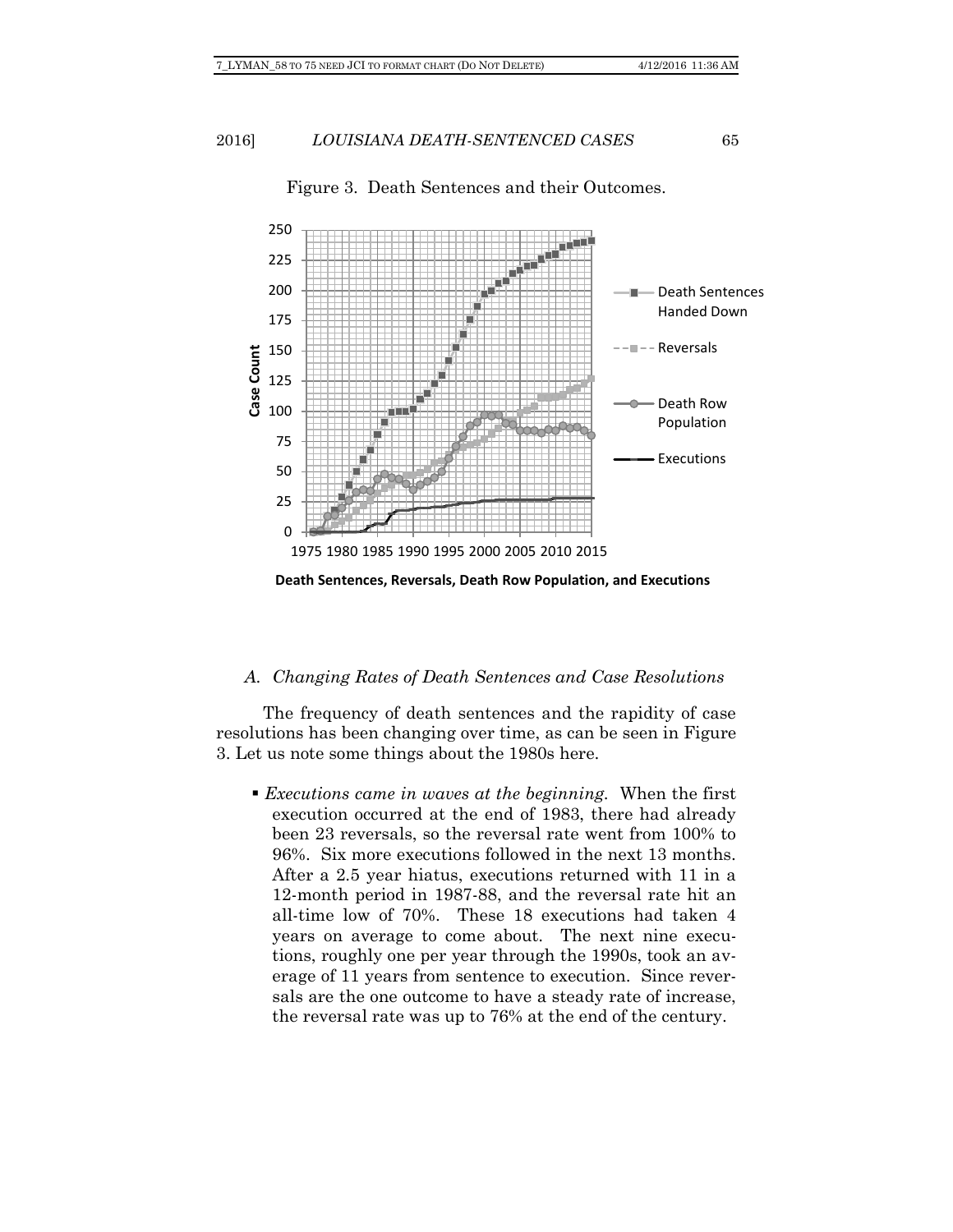- *Reversals occurred quickly when the death penalty system was in startup mode.* Of the 40 quickest reversals, occurring within two years of sentencing, 32 happened before 1990. Judges, prosecutors, and defense attorneys were inexperienced with the new constitutional mandates such as proportionality review that became refined after the 1976 *Gregg* decision. As time passed and hard experience showed what would pass review and what would not, reversals no longer occurred so quickly. Of the 31 reversals that took more than nine years to come about, 24 have been since 2000.
- *Perhaps in response to the 11 executions in 12 months ending in June 1988*, only one death sentence was handed down in Louisiana from that time through to the fall of 1990.

The conclusion is inescapable from these trends that the rapid resolutions of the early years were not to set a pattern for the future. Rapid executions, like rapid reversals, are a thing of the past. After the first seven executions in 13 months, and then the next 11 executions in 12 months, there have been no more than one in any year since, and *only* one in the last 13 years. All the while, the reversals, and then the exonerations, have mounted monotonically.

Let's take a closer look at the section of Figure 3 since 2000:



Figure 4. Since 2000 – Death Sentences and their Outcomes.

**Death Sentences and Their Outcomes Since 2000**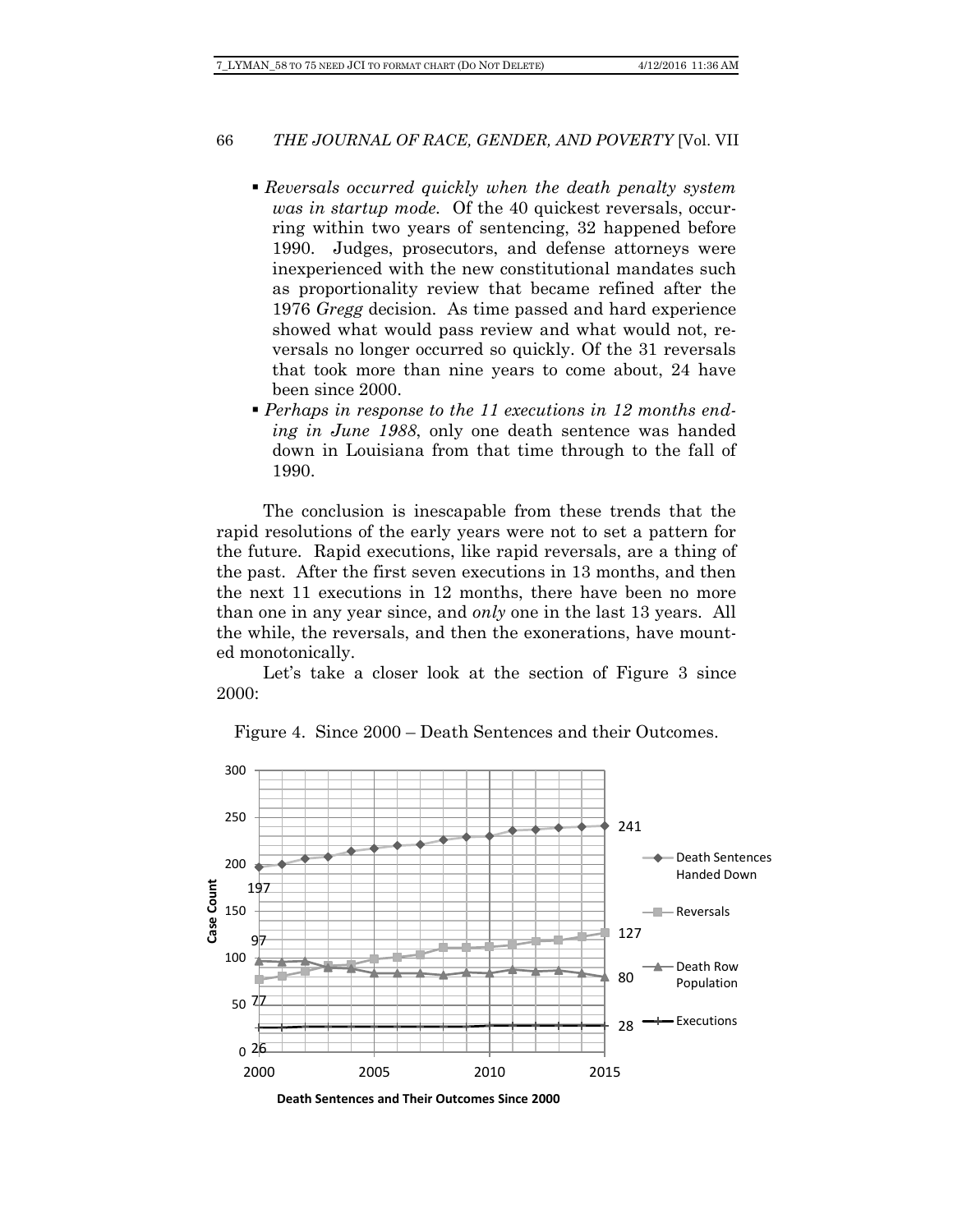Here in the new century, death sentence totals have increased from 197 to 241, a gain of 44 cases, or 22%. Reversals have increased from 77 to 127, a gain of 50 cases, or 65%. Reversals have actually outpaced death sentences since the twentyfirst century began. Since 2010, there have been 10 death sentences and 15 reversals. Meanwhile, executions have only increased from 26 to 28, a gain of two cases, or 8%. The reversal rate since 2000 has been 96.2 percent (50 reversals out of 52 resolutions).

#### *B. About Reversals*

Reversals happen as part of the review established by law to verify that the ultimate sanction be carried out only after lawfulness has been assured. To be clear, a reversal does not necessarily denote an error in the assignment of guilt; rather, it denotes an error in the lawfulness of the process. It may be surprising to some that the *typical* outcome of a death sentence is reversal, but perhaps more than anything a capital trial is a highly emotional process; a terrible crime underlies every case. Of course, to a prosecutor whose final argument has resulted in a jury returning a sentence of death, any reversal seems a technicality, or may be presented as such. However, by law in Louisiana, there is no such thing – relief cannot be granted unless the error abrogates the substantial rights of the defendant, and appellate courts do not vacate death sentences without such abrogation. Withheld evidence, improper jury instructions, or other serious flaws in a trial must be demonstrated. While their cases were reviewed, inmates whose death sentences were reversed spent 695 years in solitary confinement.

Table 3 below shows approximate reasons for the 127 Louisiana death sentence reversals. They are approximate because many categories overlap, and each reasoning is unique. Nevertheless, a general classification is presented.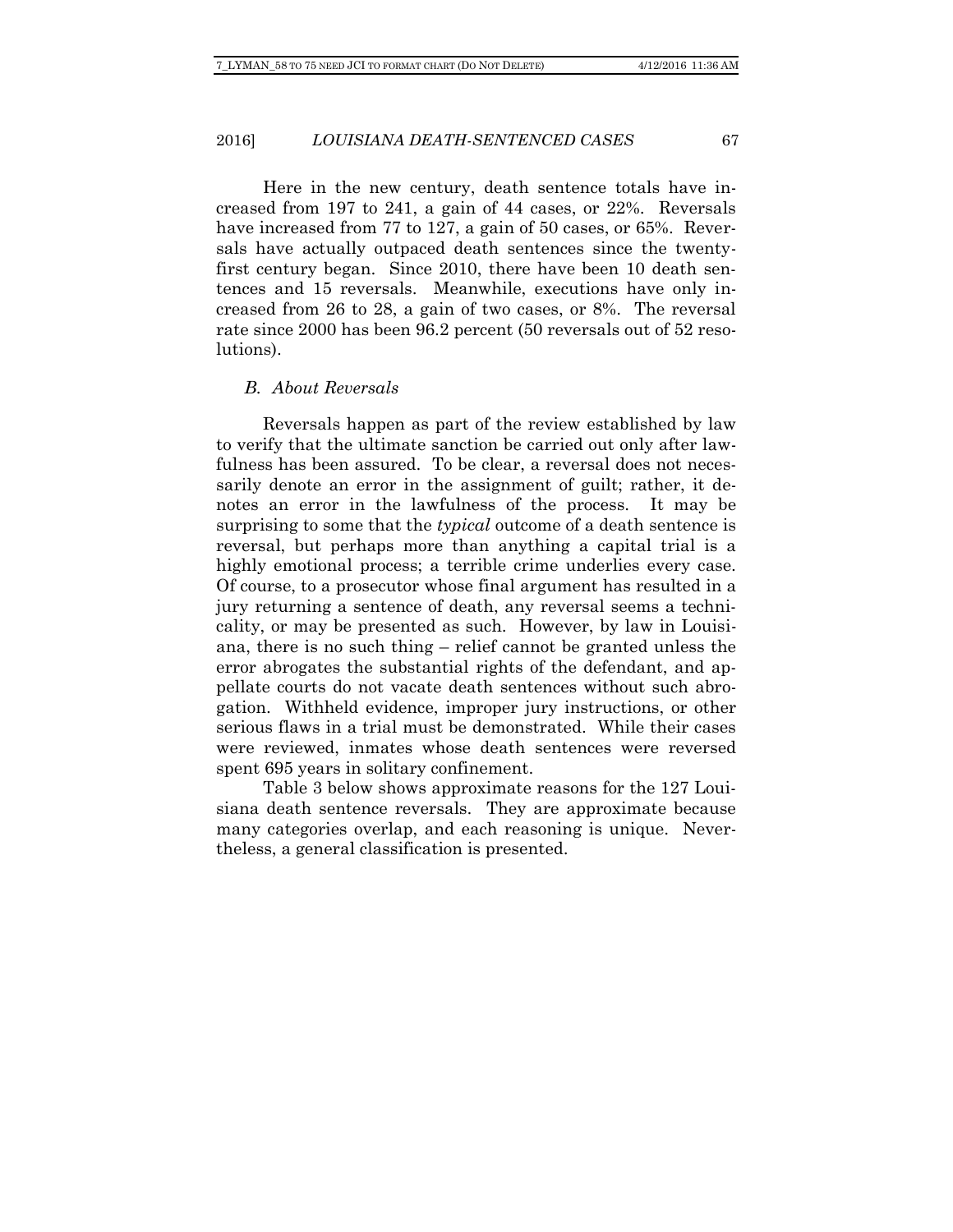|    | Category                               | Number of Cases                                                        |
|----|----------------------------------------|------------------------------------------------------------------------|
| 1) | Judicial error                         | 38 (15 pre-trial, 8 guilt phase, 11 sentencing,<br>4 general)          |
| 2) | Prosecutorial mis-<br>conduct          | 25 (2 guilt phase, 7 sentencing, 9 Brady, 4<br>Batson, 3 confession)   |
| 3) | Constitutionally<br>excessive          | 20 (10 Atkins, 2 Kennedy, 5 Roper, 3 propor-<br>tionality)             |
| 4) | Ineffective assis-<br>tance of counsel | 20 (3 guilt phase, 14 sentencing, 3 conflict of<br>interest)           |
| 5) | Settlement                             | 14 (negotiated agreement to reduce sentence)                           |
| 6) | General review                         | <b>10</b> (evidence/aggravation/record problems,<br>commutation, etc.) |

Table 3. Reasons for Death Sentence Reversals.

### *C. About the Exonerated*

In the United States, since 1976, there have been 1,412 executions through July 2015. During this period there have also been 155 exonerations, findings of innocence in which the deathsentenced inmate was sent home, after an average time of 11.3 years on death row. That is 1.2 years of an innocent person's life spent in the solitary confinement of death row for every execution, and one exoneration for every nine executions.

In Louisiana, since 1976, there have been 28 executions, compared to nine exonerations averaging 12 years on death row, so 3.9 years of an innocent person's life spent in solitary confinement for every execution. One inmate has been exonerated for every three executed, three times the national rate. The total number of years the exonerated have spent in solitary confinement, 108, is unconscionable by any measure. These long stays for innocent people in solitary confinement raise doubts as to whether prosecutors in Louisiana feel any duty to look dispassionately at questionable cases. A conviction integrity unit or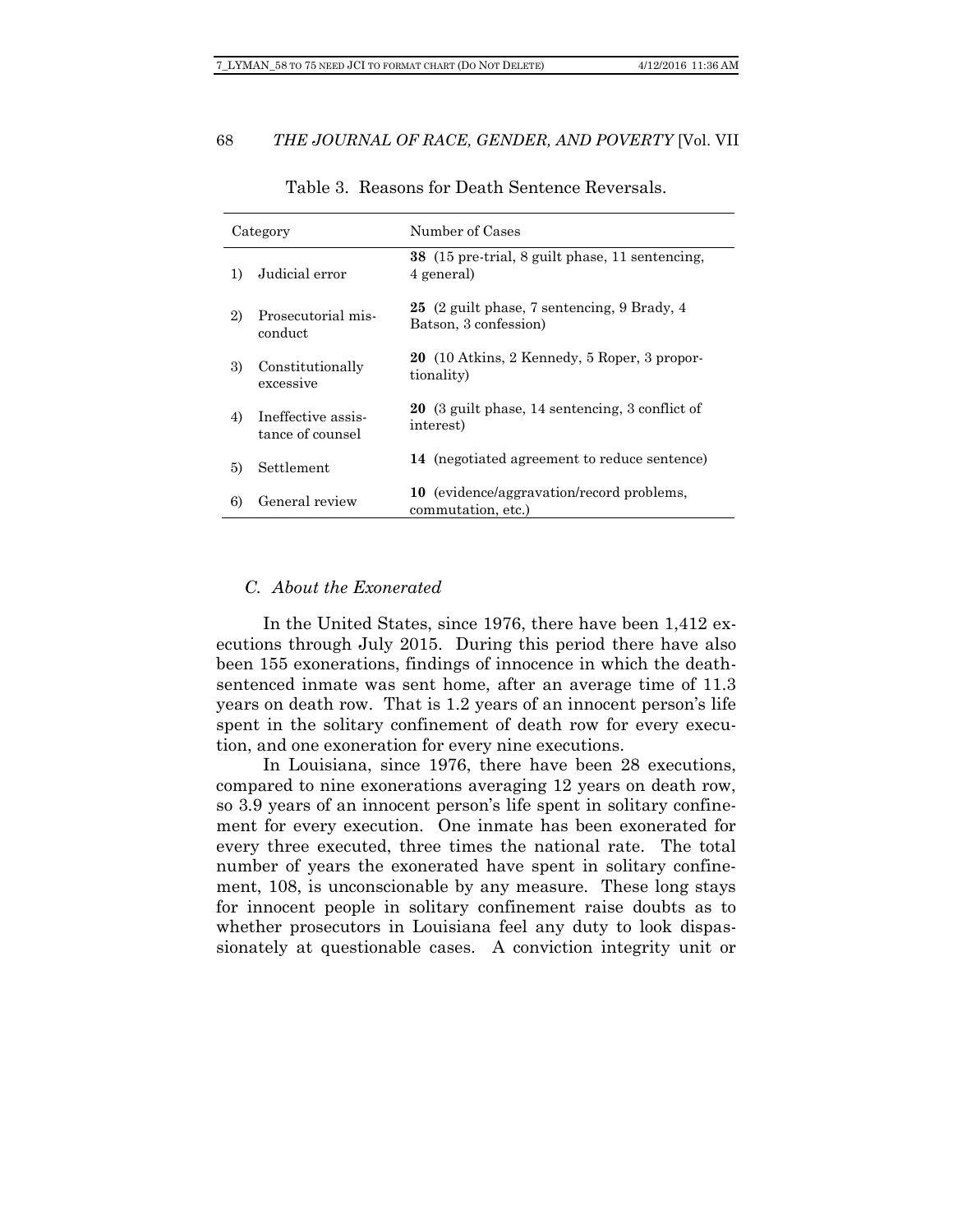any similar review could screen cases with possible error to reduce the exoneration time.<sup>5</sup>

All of the exonerations have come since 1995, with seven of the nine occurring in the new century. Contrast that with just two executions since 2000. Not only have reversals become more common than new death sentences, as discussed above, but in the new century exonerations have outpaced executions. A better funded capital defense system in Louisiana allows more of these errors to be discovered.

### III. RACE, SEX, AND REVERSAL RATES

There have been 270 homicides of white women committed by black men in Louisiana since 1976, resulting in 42 death sentences, a rate of  $15.56\%$ .<sup>6</sup> If all homicides had this death sentence rate of 15.56%, there would be 2,336 death-sentenced cases  $(0.1556 \times 15.014$  known-race homicides), instead of 241. That is to say, a rate of 15.56% of homicides leading to a death sentence case is extremely high. Nationally and in Louisiana, death sentences average about one percent of homicides in the modern era.

Table 4 below shows these death-sentenced-case-perhomicide rates, including case status breakdowns, for each of the 16 defendant/victim combinations of sex and race among blacks and whites, plus a row below for cases involving Other races. Various discrepancies are observable. For example, the column *% DS / Homs* reports the total death-sentenced-case-perhomicide percentage for each demographic. Black Male v. All is 1.42%, but within this group, BM v. BM is 0.52%, and BM v. WF, as noted above, is 15.56%, about 30 times as much.

Of the 17 defendant/victim combinations of sex and race here, only six of the combinations comprise 97 percent of the cases, as can be seen in the *% DScol* column. These are: Black Male v. BM, BF, WM, and WF (four groups, 61%), and White Male v.

 <sup>5.</sup> Ctr. For Prosecutor Integrity, *Conviction Integrity Units: Vanguard of Criminal Justice Reform*, WHITE PAPER (2014), http://www.prosecutorintegrity.org/ wp-content/uploads/2014/12/Conviction-Integrity-Units.pdf.

 <sup>6.</sup> Homicide statistics are from the FBI, *Uniform Crime Reporting Supplementary Homicide Master File Listing*. The number of white female victims of black males in death-sentenced cases is actually 46, but 8 of these cases had both male and female victims. In these cases, we assign a value of 0.5 to each sex in order to keep the case count fixed at 241 and thus make meaningful comparisons between different groups.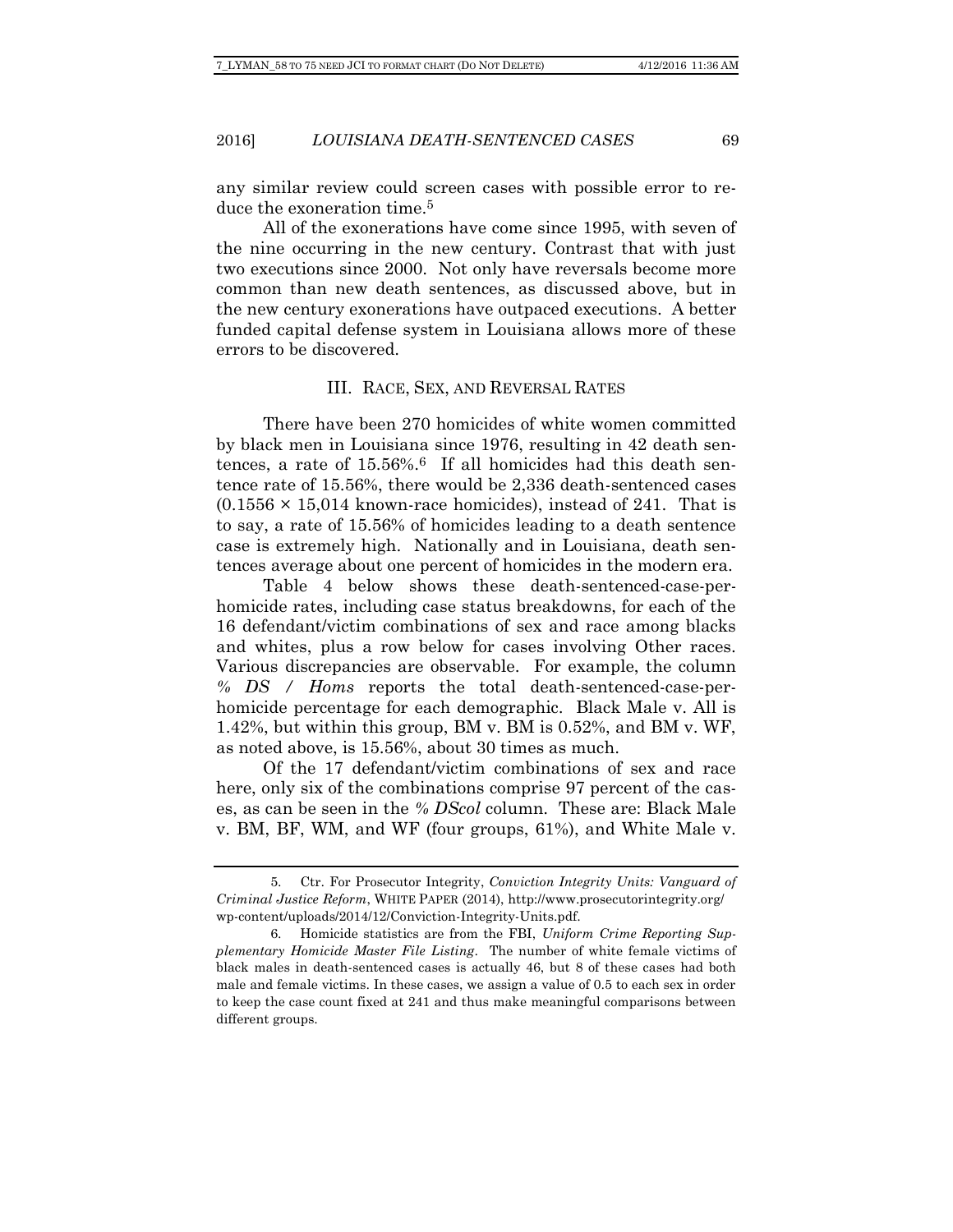WM and WF (two groups, 36%). Three groups comprise one percent each: WM v. BM, WM v. BF, and Other. Together, Black Female v. All and White Female v. All comprise one percent of death-sentenced cases, but each group individually rounds to zero percent.

Adding up all the black victim rows and white victim rows, the last two rows of Table 4 present their death-sentenced-caseper-homicide percentages, with the Black Victim rate at 0.63% (66 / 10,530), and the White Victim rate at 3.96% (173 / 4,371), over six times larger. Killers of white victims (24 / 4,371; 0.55%) are 14 times more likely to be executed than killers of black victims  $(4 / 10,530; 0.04%)$ . That is, a death sentence is six times more likely if the victim is White, and an execution is more than 14 times more likely.

Not only are death sentences more likely if the victim is white; white victim cases are less likely to be reversed  $(79.7\%$ versus 89.2% in black victim cases). So white victim cases are both many times more likely to lead to a death sentence or an execution than black victim cases, and at the same time less likely to be reversed for serious error. Race-of-victim effects are powerful at each stage of the death penalty system, accumulating as we move from the original sentence through to execution.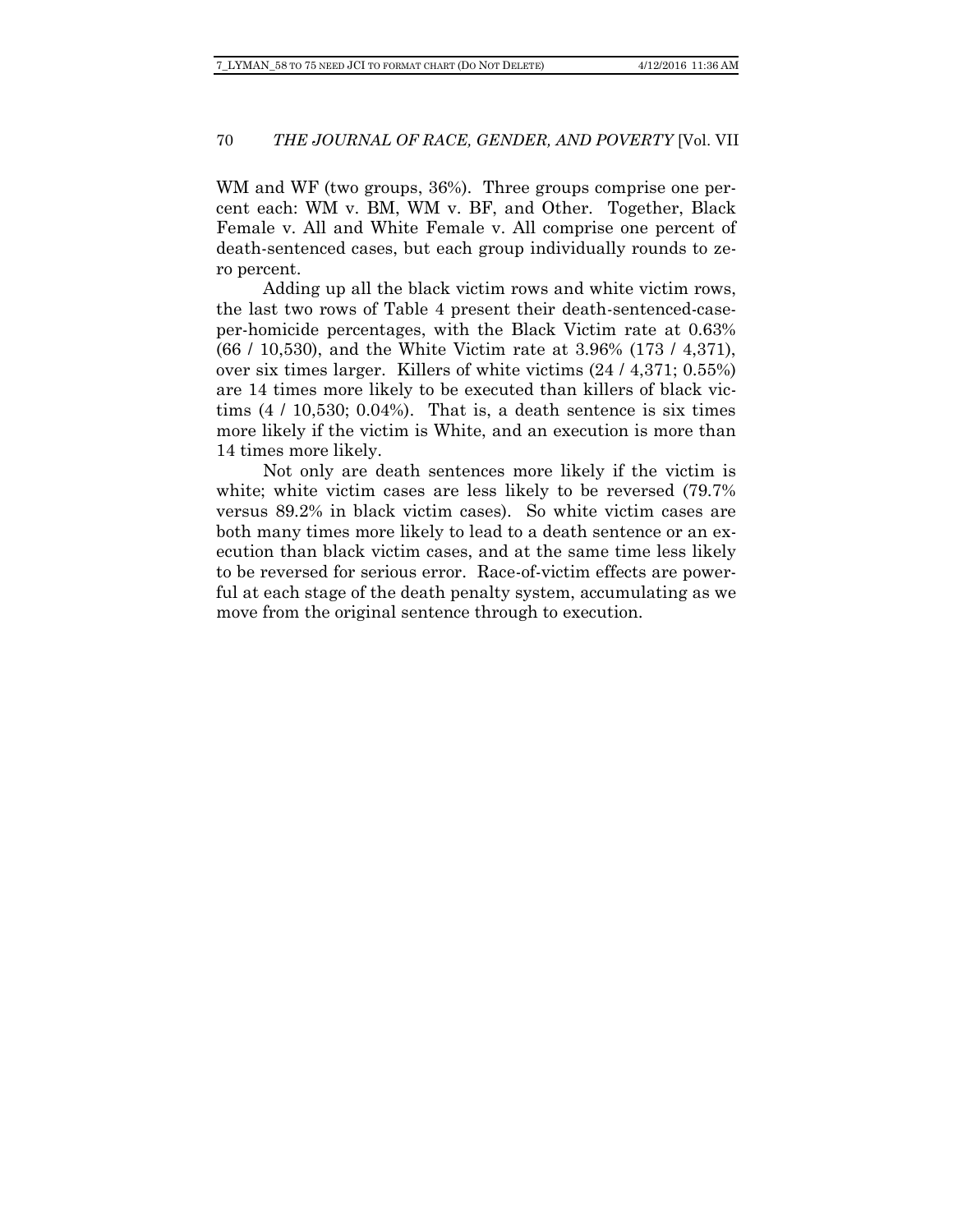| Defendants v Victims | Homicides      | వ             | <b>Sentences</b><br>Death | %<br>DScol    | % DS/<br>Homs | Executions<br>× | %<br>Xcol | Homs<br>XX | Row+Died<br>ċż | Rcol<br>% | %R/<br>Homs | Off+Home<br>ö | % 8  | Homs<br>/0% | % O/ (X+O)<br><b>Reversal</b><br>Rate |
|----------------------|----------------|---------------|---------------------------|---------------|---------------|-----------------|-----------|------------|----------------|-----------|-------------|---------------|------|-------------|---------------------------------------|
| Black Male v. ALL    | 10,247         | 69%           | 146                       | 61%           | 1.42%         | 13              | 46%       | 0.13%      | £,             | 64%       | 0.53%       | 79            | 62%  | 0.77%       | 85.9%                                 |
| v. BM                | 7,362          | 49%           | 38.5                      | 16%           | 0.52%         | 2.5             | 9%        | 0.03%      | 15.5           | 18%       | 0.21%       | 20.5          | 16%  | 0.28%       | 89.1%                                 |
| b, BF                | 1,631          | 11%           | 23.5                      | 10%           | 1.44%         | <u>ي</u>        | 5%        | 0.09%      | 9.5            | 11%       | 0.58%       | 12.5          | 10%  | 0.77%       | 89.3%                                 |
| v.WM                 | 984            | 7%            | 42                        | 18%           | 4.27%         |                 | 14%       | 0.41%      | 15             | 18%       | 1.52%       | 23            | 18%  | 2.34%       | 85.2%                                 |
| v.WF                 | 270            | 2%            | 42                        | 18%           | 15.56%        |                 | 18%       | 1.85%      | 4              | 17%       | 5.19%       | 23            | 18%  | 8.52%       | 82.1%                                 |
| Black Female v. ALI  | 287            | 9%            |                           | 0%            | 0.08%         |                 | 0%        | 0.00%      |                | 1%        | 0.08%       |               | 0%   | 0.00%       |                                       |
| v. BM                | 1,033          | 7%            |                           |               |               |                 |           |            |                |           |             |               |      |             |                                       |
| y.BF                 | 206            | $\frac{9}{6}$ |                           |               |               |                 |           |            |                |           |             |               |      |             |                                       |
| v.WM                 | $\overline{4}$ | 0%            |                           | $\frac{6}{6}$ | 2.50%         |                 |           |            |                | 1%        | 2.50%       |               |      |             |                                       |
| v.WF                 | $\infty$       | 0%            |                           |               |               |                 |           |            |                |           |             |               |      |             |                                       |
| White Male v. ALI    | 2,818          | 19%           | $\overline{5}$            | 38%           | 3.23%         | 15              | 54%       | 0.53%      | 28             | 33%       | 0.99%       | 48            | 38%  | 1.70%       | 76.2%                                 |
| v. BM                | 229            | 2%            |                           | $\frac{9}{6}$ | 0.87%         |                 |           |            |                | 2%        | 0.87%       |               |      |             |                                       |
| b, BF                | 32             | 0%            | $\sim$                    | $\frac{5}{6}$ | 6.25%         |                 |           |            |                | 2%        | 6.25%       |               |      |             |                                       |
| v.WM                 | 1,704          | 11%           | 52.5                      | 22%           | 3.08%         |                 | 18%<br>5  | 0.29%      | 15             | 18%       | 0.88%       | 32.5          | 26%  | 1.91%       | 86.7%                                 |
| v.WF                 | 853            | 6%            | 34.5                      | 14%           | 4.04%         | $\overline{a}$  | 36%       | 1.17%      | ග              | 11%       | 1.06%       | 15.5          | 12%  | 1.82%       | 60.8%                                 |
| White Female v. ALI  | 549            | 4%            |                           | 0%            | 0.18%         |                 | 0%        | 0.00%      |                | 1%        | 0.18%       |               | 0%   | 0.00%       |                                       |
| v. BM                | ≵              | 0%            |                           |               |               |                 |           |            |                |           |             |               |      |             |                                       |
| v. BF                | S              | 0%            |                           |               |               |                 |           |            |                |           |             |               |      |             |                                       |
| v.WM                 | 424            | 3%            |                           | 0%            | 0.23%         |                 |           |            |                | 1%        | 0.23%       |               |      |             |                                       |
| v.WF                 | 88             | 1%            |                           |               |               |                 |           |            |                |           |             |               |      |             |                                       |
| <b>BWTOTAL</b>       | 14,901         | 100%          | 239                       | 100%          | 1.58%         | 28              | 100%      | 0.19%      | S,             | 100%      | 0.56%       | 127           | 100% | 0.85%       | 81.9%                                 |
| Other                | 113            |               | $\sim$                    | $\frac{9}{6}$ | 1.77%         |                 |           |            | 2              | 2%        | 1.77%       |               |      |             |                                       |
| Unknown              | 5,928          |               |                           |               |               |                 |           |            |                |           |             |               |      |             |                                       |
| <b>GRAND TOTAL</b>   | 20,942         |               | 241                       |               | 1.15%         | 28              |           | 0.13%      | 86             |           | 0.41%       | 127           |      | 0.61%       | 81.9%                                 |
| All Black Victim     | 10530          | 71%           | 89                        |               | 0.63%         |                 |           | 0.04%      | 29             |           | 0.28%       | 33            |      | 0.31%       | 89.2%                                 |
| All White Victim     | 4371           | 29%           | 173                       |               | 3.96%         | 24              |           | 0.55%      | 55             |           | 1.26%       | æ             |      | 2.15%       | 79.7%                                 |

too small for Chi-Square testing of statistical significance.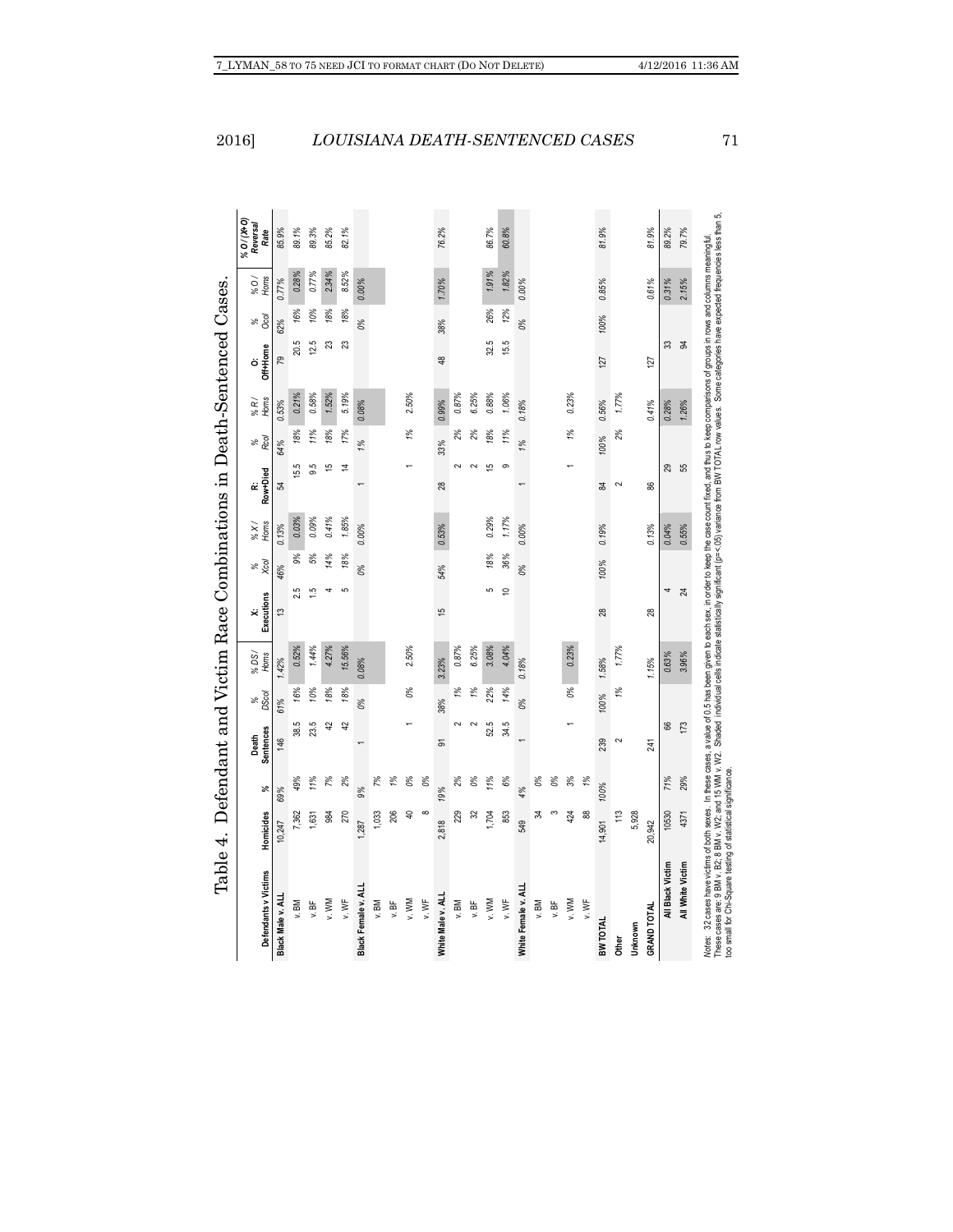### *A. Comparing Reversal Rates*

In Table 2, we saw the national reversal rate of death case resolutions was 72.7 percent (that is, that 72.7 percent of resolved cases were reversed), and that Louisiana's reversal rate is significantly higher. In the right-most column of Table 5, the reversal rate of Louisiana's White Male v. All cases is similar to the national rate, slightly but not significantly higher at 76.2 percent.

However, Black Male v. All cases have much higher reversal rates, sending the overall state rate over 81% into the realm of statistical significance, as compared to the national rate. These Black Male v. All cases, representing 61% of death sentences, are significantly more likely to be overturned, whether compared to the Louisiana White Male v. All reversal rate (p=0.04), or to the national reversal rate  $(p=0.007)$ . The reversal rate for all Black defendant cases is 85.9 percent, and Black v. Black cases are still higher, at 89.2 percent.

On the other hand, White Male v. WF death sentences are significantly  $(p=0.012)$  less likely to be reversed, with only a 60.8 percent reversal rate. Compare this with the reversal rate of Black Male v. WF cases, which, at 82.1 percent, is nearly the same as the overall rate of 81.9 percent.

Also, why would there be so many more reversals in Black Male v. BF cases as opposed to White Male v. WF cases? It is certainly not because there are more of these cases, though there are more of these murders. Crimes with black victims are less serious events, both less likely to lead to a death sentence and more likely to see those death sentences overturned.

### *B. Female Defendants*

It is remarkable how there have been only two death sentences handed down to female defendants, out of 1,836 criminal homicides. The overall *DS / Homs* rate is 0.11%.

#### *C. White v. Black Cases*

The reversal rate for white people executed for murdering black people is not a discriminate statistic because no white person convicted and sentenced to death for killing a black person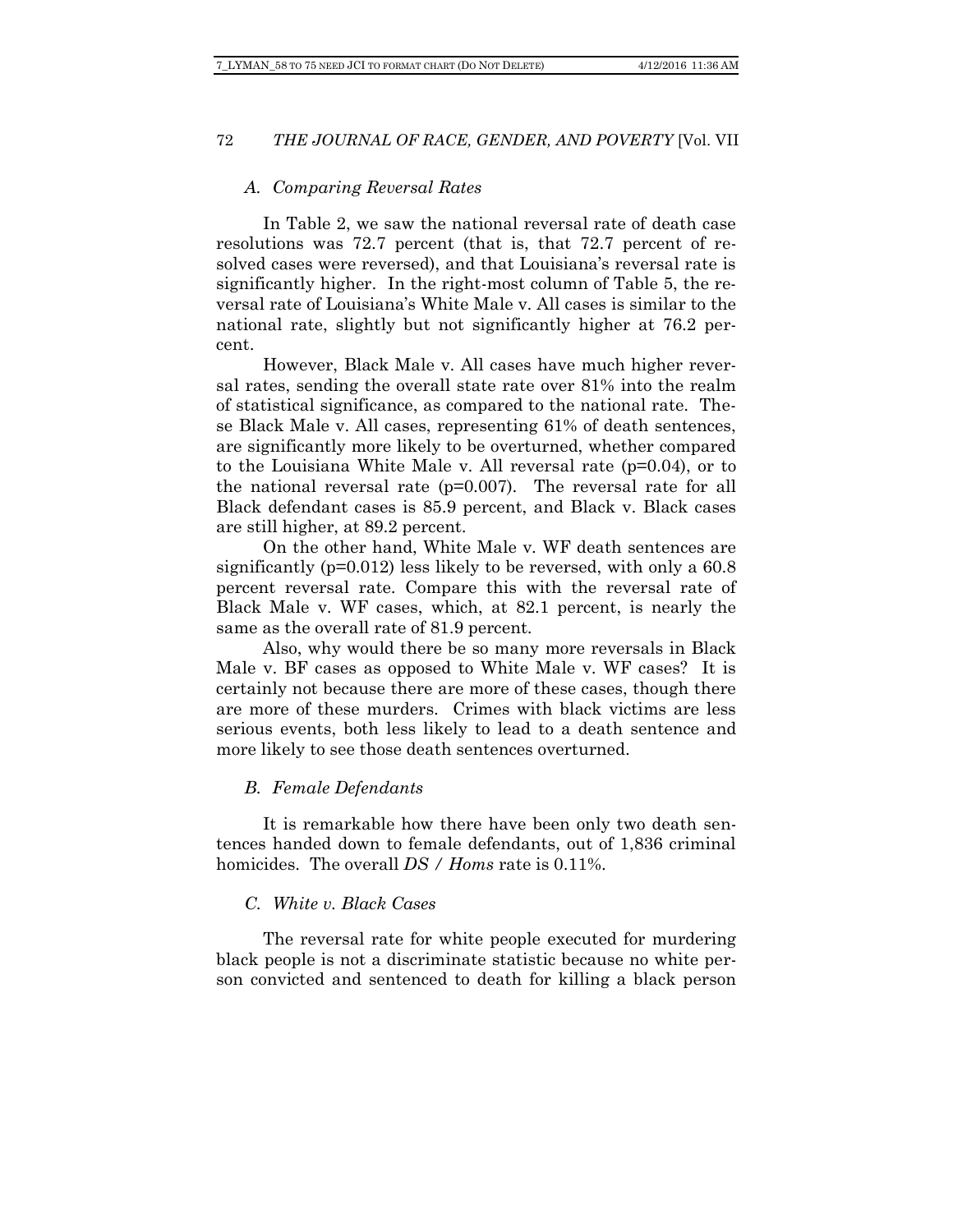has been executed since  $1752^7$  when, under French rule, a 24year old soldier was hanged for attempted murder after bayoneting two black slave women (both of whom survived the attack). Three white inmates are currently on death row for killing black victims, and another is deceased. However, Louisiana has not carried out an execution for such a crime in over 260 years.

Of course, there were many white versus black murders throughout Louisiana's history, but only some have been counted, and most counted only recently. Major Lewis Merrill of the U.S. Army stated the obvious in front of a congressional committee in 1875 when he asserted that "the killing of a black was not considered as a murder by the whites in. . .[Louisiana], and no local grand jury would indict a white for such murder."8 Nevertheless we can count 298 homicides in the modern era, plus a minimum of 540 lynchings between 1877 and 1950 in the state,  $9$  plus 1,472 murders in reconstruction  $(1865-1878)^{10}$ , reaching a total of 2,310 to start, before we confront the unknowable numbers from the 145 years of slavery through the clandestine activities of the Jim Crow era. All this is to say that white-on-black crime has in fact been quite common throughout the history of Louisiana, but no white has faced the ultimate judicial consequence for such a crime since 1752.

#### IV. CONCLUSION

In the period since the reinstatement of the death penalty in 1976, Louisiana has seen 241 death-sentenced cases, of which 28 executions have been carried out and 127 sentences have been reversed. For every execution, in other words, there have been almost five reversals. Since 2000, there have been 50 reversals and two executions. The reasons for these reversals are spread out across the entire death penalty process, with dozens of errors each in pre-trial, guilt, and penalty phases, and by judge, prosecutor, and defense counsel. The fact that judge error leads all re-

 <sup>7.</sup> M. WATT ESPY & JOHN ORTIZ SMYKLA, EXECUTIONS IN THE UNITED STATES, 1608-2002: THE ESPY FILE (4th ICPSR ed. 2004).

 <sup>8.</sup> Gilles Vandal, *"Bloody Caddo": White Violence Against Blacks in a Louisiana Parish, 1865-*1876, 25 Journal of Social History 373, 386 n.37 (1991).

 <sup>9.</sup> Equal Justice Initiative, *Lynching in America: Confronting the Legacy of Racial Terror* (2015), http://www.eji.org/files/EJI%20Lynching%20in%20America %20SUMMARY.pdf.

 <sup>10.</sup> Vandal, *supra* note 8 at 375, table 3.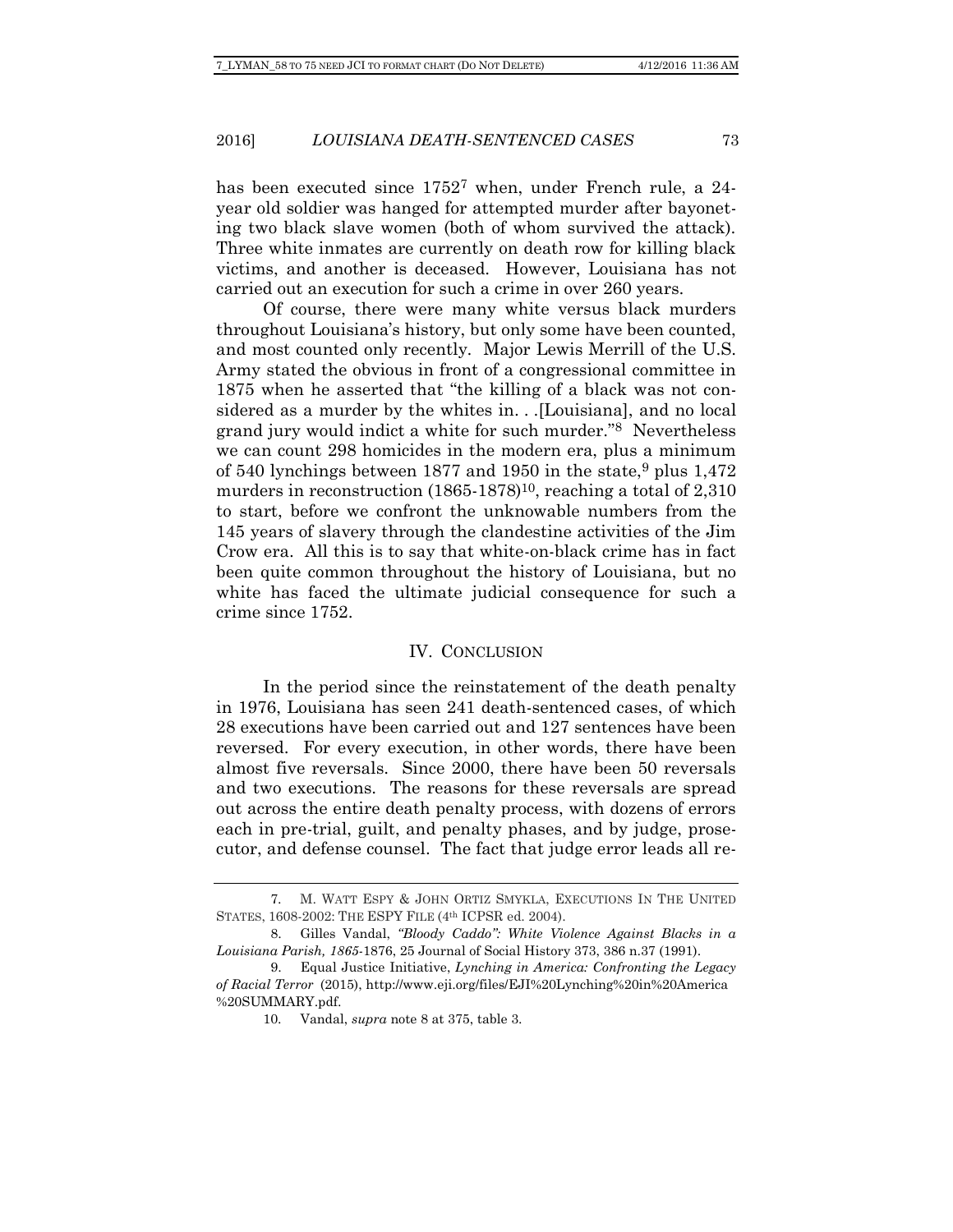versal reasons calls into question whether the entire process is too complex.

There are always voices that say the remedy for a bad reversal rate is to speed up review, but that misunderstands reversal rate, ignores justice, and was tried, and failed, in the 1980s, resulting in all parts of the system working together to create more rigorous and careful rules of review. The Louisiana exoneration rate is more than double the national average, and innocent inmates have spent 3.9 years in solitary confinement for each execution, more than three times the national average. Six of the nine exonerations have come after 10 years (five after 13 years) on death row. True innocence could exist in as many as  $10\%$  of these death cases, according to the latest research<sup>11</sup>

Finally, there is consistent racial bias in every metric of black and white death penalty rates, whether measured by death-sentenced case per homicide, by case disposition, by reversal rate, or by victim race. Perhaps the single most shocking element of Louisiana's experience with the death penalty is that no white individual has been executed for killing a black since 1752. Race-of-victim effects point to a 14-to-1 difference in the likelihood of execution if the victim is white rather than black. This difference balloons to 43-to-1 comparing cases with white female victims to black male victims. For white offenders, the odds of execution for killing a black male are zero.

We close with words of Justice Anthony Kennedy from the majority decision of the recent *Obergefell v. Hodges* case in the US Supreme Court:

> "The nature of injustice is that we may not always see it in our own times. The generations that wrote and ratified the Bill of Rights and the Fourteenth Amendment did not presume to know the extent of

 <sup>11.</sup> Samuel R. Gross, Barbara O'Brien, Chen Hu, & Edward H. Kennedy, *Rate of false conviction of criminal defendants who are sentenced to death*. PROCEEDINGS OF THE NATIONAL ACADEMY OF SCIENCES, http://www.pnas .org/content/111/20/7230.abstract. (The Gross study applies survival analysis statistical techniques developed in medical research to the national exoneration rate of 1.6%, and concludes that, primarily due to the nature of reversals, wherein cases are no longer heavily scrutinized after sentence reduction, the actual innocence rate is conservatively estimated to be 4.1%. A simple extrapolation of this methodology to Louisiana, with its elevated reversal and exoneration rates and starting points, yields a similarly conservative estimate of actual innocence at around 10%.)